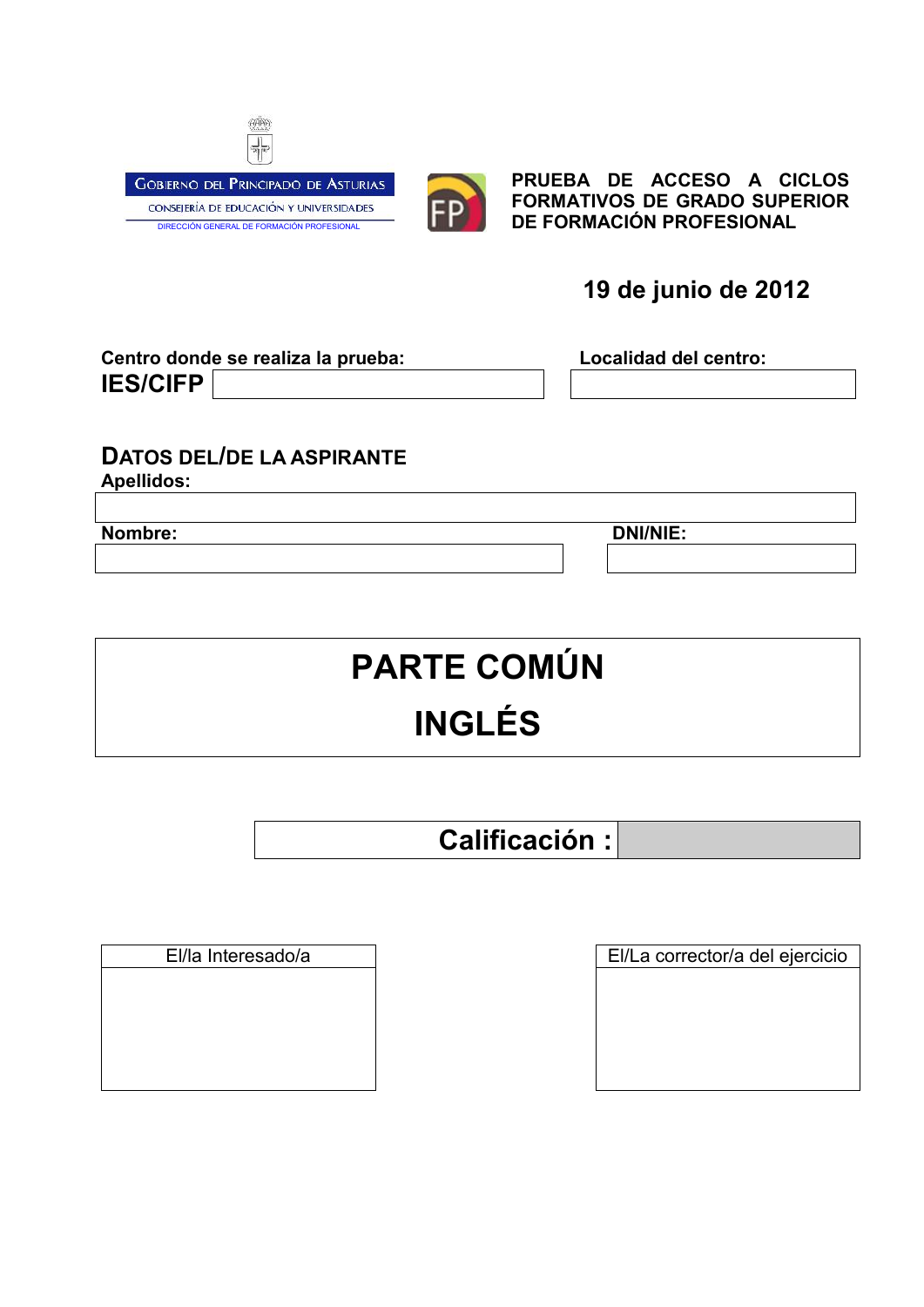#### PRUEBA DE ACCESO A CICLOS FORMATIVOS DE GRADO SUPERIOR DE FORMACIÓN PROFESIONAL 2012 Parte común. Inglés

#### **INSTRUCCIONES GENERALES PARA EL USO DEL CUADERNILLO DE EXAMEN**

- Escriba con letras mayúsculas los datos que se le piden en la portada. No escriba en el espacio sombreado que se encuentra en la misma.
- Para las respuestas, use los espacios en blanco existentes previstos al efecto.
- $-$  Escriba las respuestas con letra clara.
- Si se equivoca, tache el error con una línea: esta respuesta es un ejemplo.

#### **ESTRUCTURA DE LA PRUEBA**

La prueba se compone de un texto sobre el que se formulan **5 preguntas y un ejercicio de expresión escrita**.

### **CRITERIOS DE CALIFICACIÓN**

La prueba se califica de **0 a 10 puntos**.

La primera, segunda y tercera pregunta están relacionadas con la comprensión de la información contenida en el texto. Se asignará **1 punto a cada una** por la correcta localización de la respuesta y la redacción autónoma, utilizando estructuras y léxico distintos a los del texto.

La cuarta pregunta pretende determinar el dominio del vocabulario y la capacidad para deducir significados a partir del contexto. Se le asignará **1 punto**.

La quinta pregunta tiene como finalidad valorar la capacidad de transformar la información para ajustarla a diferentes estructuras sintácticas. Se le asignará **2 puntos** en total (1 punto por cada respuesta correcta).

El ejercicio de expresión escrita será valorado con un **máximo de 4 puntos**. Se valorará positivamente la fluidez expresiva, la organización textual, la creatividad, la corrección, la claridad y la coherencia de lo escrito, demostrando un cierto grado de madurez y formación. Se valorará negativamente no alcanzar el mínimo de palabras requerido (entre 70 y 120), parafrasear el texto o no ceñirse al tema propuesto para la redacción.

#### **LAS PERSONAS ENCARGADAS DE LA APLICACIÓN DE LA PRUEBA LE ADVERTIRÁN DEL MOMENTO DE FINALIZACIÓN DE LA MISMA 5 MINUTOS ANTES DE SU CONCLUSIÓN.**

**DISPONE DE UNA HORA PARA LA REALIZACIÓN DE TODOS LOS EJERCICIOS DE ESTA PARTE.**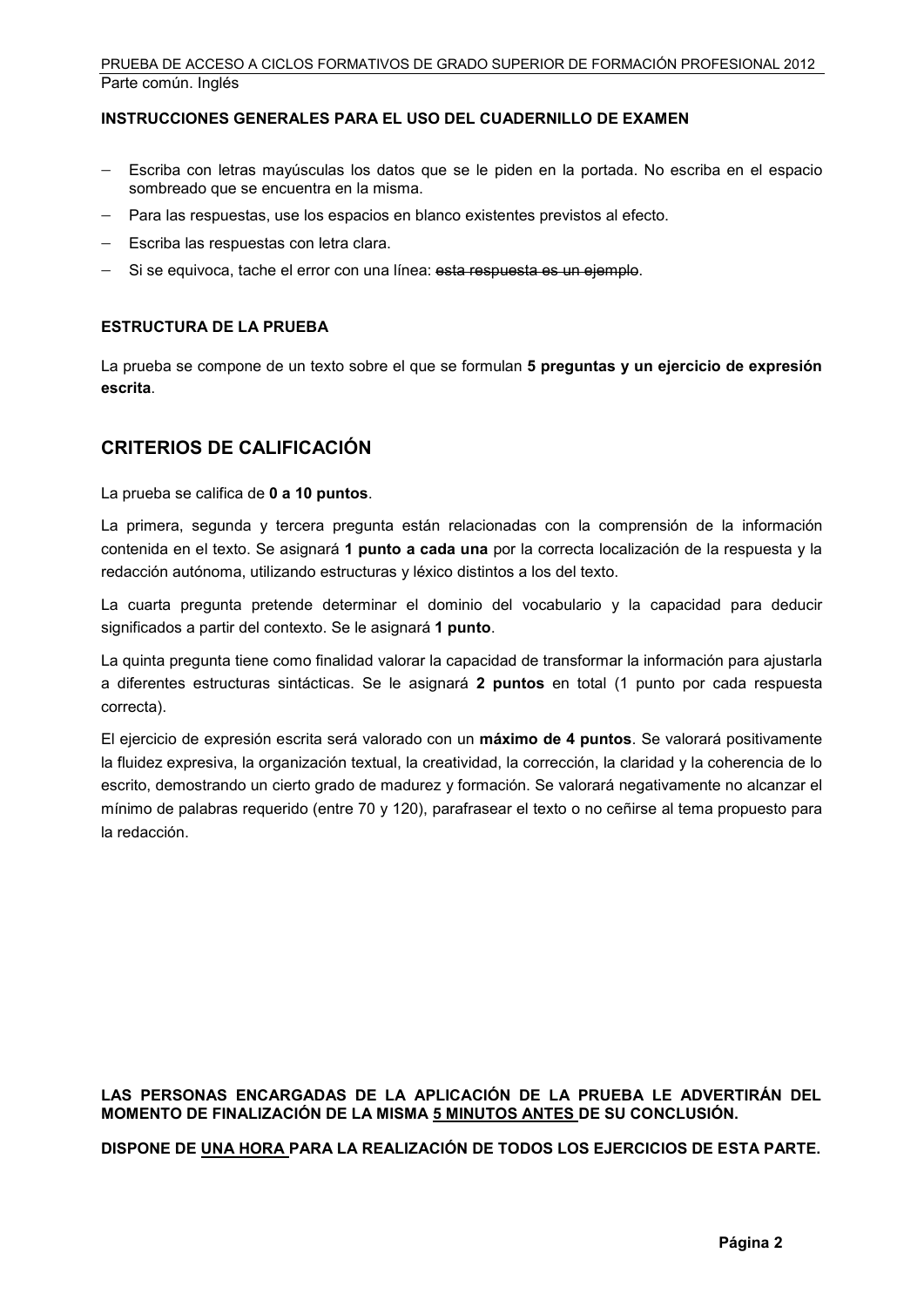#### **Read the following text carefully:**

#### **EMBELLISHING THE TRUTH**

 In 1485, shortly after he was widowed, Columbus moved to Castile, where he focused his efforts to convince the Catholic Kings. He did not succeed until 1492, and only after a mysterious private audience with Queen Isabella, she became his greatest defender. What did Columbus say to convince a woman of such sound judgement as the Queen, especially after the arguments in favour of the voyage had been dismissed by a council of learned men who showed the distance between Europe and Asia to be so big that no ship could cross it before its crew died of thirst and hunger? That is one of the many mysteries surrounding the figure of Columbus and which bears witness to his tendency to "embellish the truth when he spoke of himself."

 Almost as soon as he arrived in the New World, the rumour spread that Columbus had actually known beforehand the whereabouts of those lands. One of his first biographers, Gonzalo Fernández de Oviedo, 30 years after the navigator's death, said that, apparently, a friend of the Genoan, a pilot, while aboard a caravel going from Spain to England, was dragged by a storm to unknown lands to the west, and upon his return, gravely ill, stopped on the island of Madeira where he saw Columbus, who welcomed him in his home. The pilot "marked the lands he had found and with great secrecy gave a report of them to Columbus, begging him to make a map and annotate on it the lands he had seen." According to historians like Juan Manzano Manzano, that was Columbus decisive argument for Queen Isabella: showing her the nautical map which pointed to the existence of land three months away by the sea.

 So it was not a stab in the dark, rather it was retracing a route that had already been covered with the certainty of finding land.

*(Adapted from www.travel-studies.com/category/travel-classics-topics/8-columbus)*

#### **Answer these questions in your own words. Provide your answers according to the information from the text.**

1. How long would a journey to America take in 1492? What would be the main problem on board? **(1 point)**

2. What could have happened in the "mysterious private audience" between Columbus and the Queen? (**1 point)**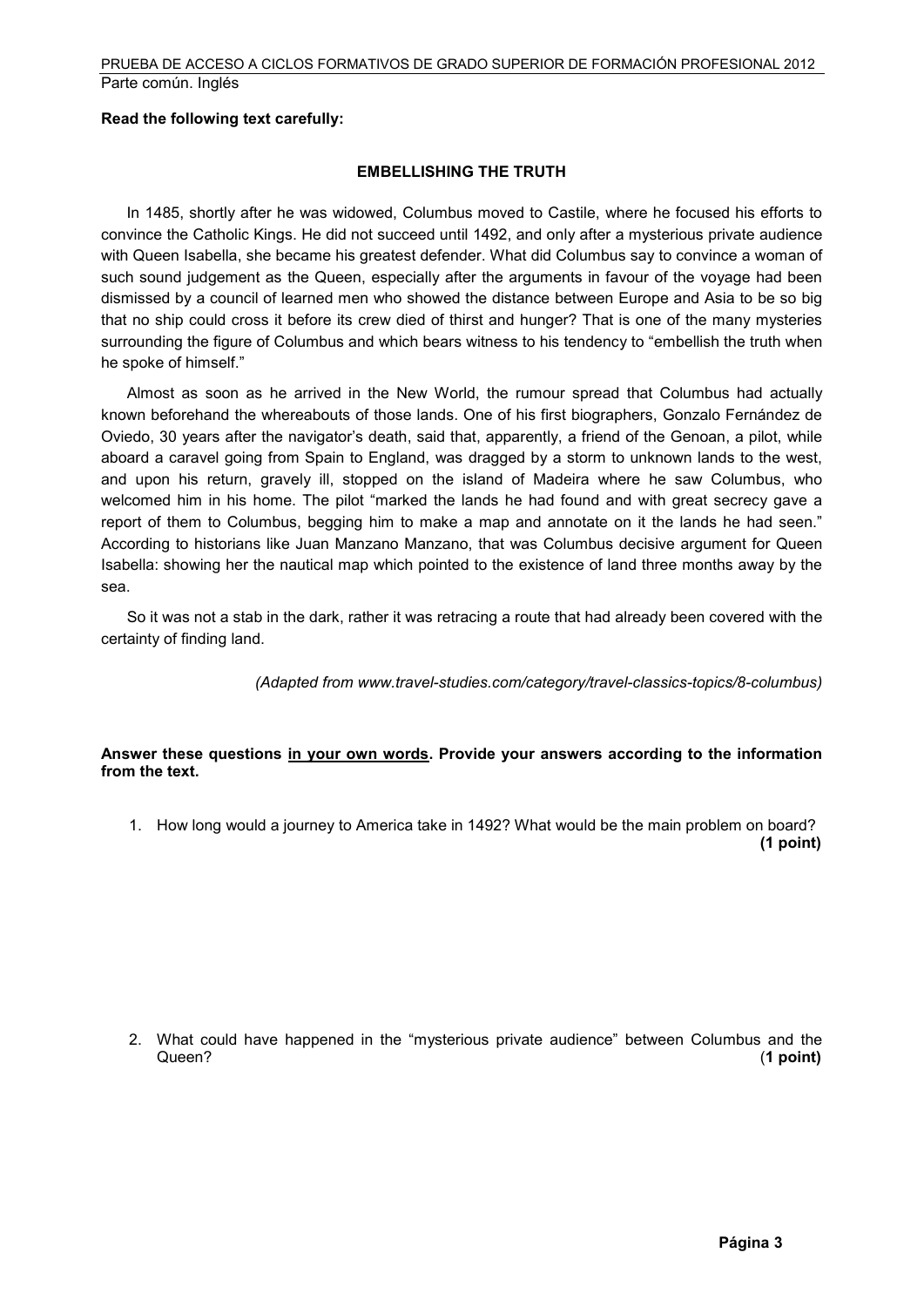#### PRUEBA DE ACCESO A CICLOS FORMATIVOS DE GRADO SUPERIOR DE FORMACIÓN PROFESIONAL 2012 Parte común. Inglés

| 3. | Where did Columbus live before 1485? And after that year? | $(1$ point)                                  |
|----|-----------------------------------------------------------|----------------------------------------------|
|    |                                                           |                                              |
|    |                                                           |                                              |
|    |                                                           |                                              |
|    | 4. Find words in the text that mean:                      | (1 point in total; 0.25 each correct answer) |
|    | $\bullet$                                                 |                                              |
|    | $\bullet$                                                 |                                              |
|    | ٠                                                         |                                              |
|    | $\bullet$                                                 |                                              |

- 5. **Complete the following sentences with information from the text (2 points in total; 1 point each correct answer).**
	- a) Gonzalo Fernández de Oviedo was ………………………………………………..

|--|--|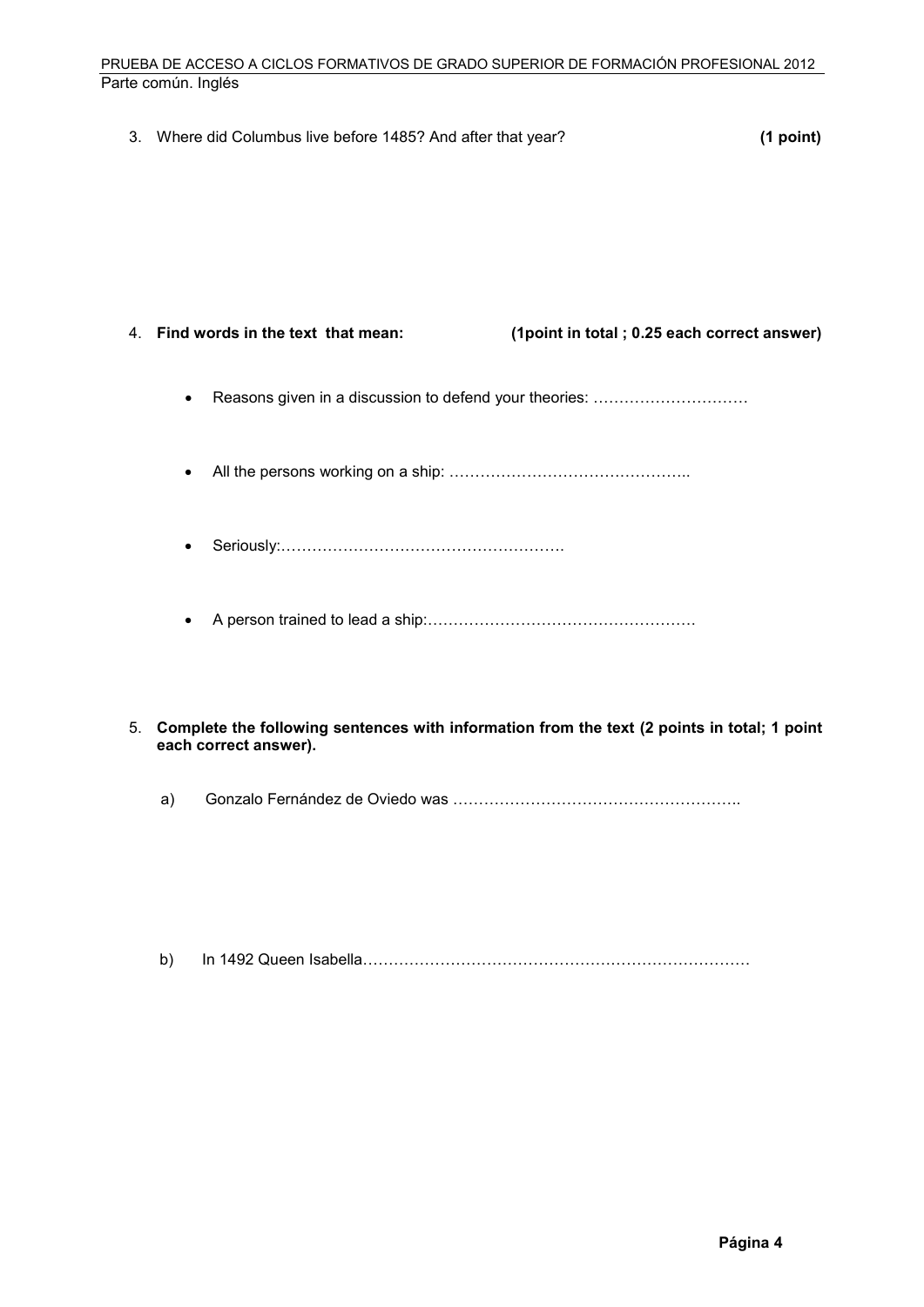#### **Write a composition on the topic below, 70 - 120 words: (4 points)**

Ē **Next month you are going to travel to a different country with some friends. Write about the things that you must prepare before setting off.**

Do not forget to write about the following points:

- The people you are going to travel with.
- The places you are going to visit.
- The means of transport you are going to use.
- The money you are going to take.
- The clothes and things you might need.